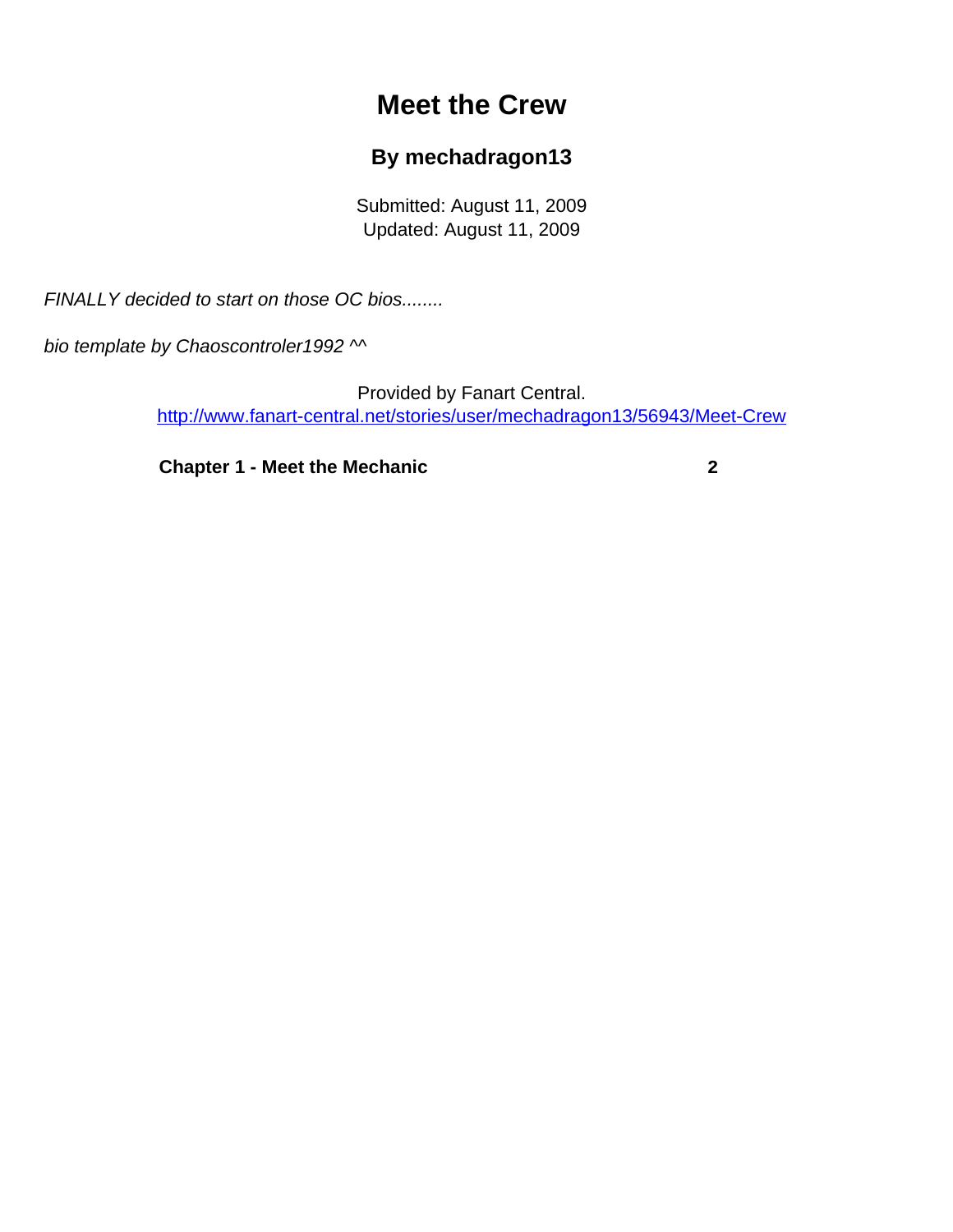# **1 - Meet the Mechanic**

### <span id="page-1-0"></span>NOT FINISHED!!!!!

\_\_\_\_\_\_\_\_\_\_\_\_\_\_\_\_\_\_\_\_\_\_\_

\_\_\_\_\_\_\_\_\_\_\_\_\_\_\_\_\_\_\_\_\_\_\_\_\_\_\_\_\_\_\_\_\_\_\_\_\_\_\_\_\_\_\_\_\_\_\_\_\_\_\_\_\_\_\_\_\_\_\_\_\_\_\_\_\_\_\_\_\_\_\_\_\_\_\_\_\_\_BIO\_\_

Nickname(s): (also the names of the enemies how they would call her) Real Name: Michelle "Mish" Steelhart Species: Hedgefox Age: 15 1/2 Sex: Female Allignment: Good B-Day: Birhtplace: Station Square Eyes: Brown Fur: Brown Family: Lyssa Steelhart (sister)

Arch Enemies: unknown

Occupation: general mechanic

\_\_\_\_\_\_\_\_\_\_\_\_\_\_\_\_\_\_\_\_\_\_\_\_

Clothing: usually includes overalls or cargo pants. she always carries her wrench around with her.

Background Story: "The oldest of two, she grew up on the north side of Station Square, learning engineering skills from her father. She was always picked on for being both a hybrid, and rather small for a mobian. She solved her problems by using her skills as a mechanic to outsmart bullies and rascists. Unfortunately, some of these solutions sometimes resulted in injury."

Personal Quote: "'SCUSE ME, MECHANIC COMIN' THROUGH!"

\_\_\_\_\_\_\_\_\_\_\_\_\_\_\_\_\_\_\_\_\_\_\_\_\_\_\_\_\_\_\_\_\_\_\_\_\_\_\_\_\_\_\_\_\_\_\_\_\_\_\_\_\_\_\_\_\_\_\_\_\_\_\_\_\_\_\_\_\_\_\_\_\_\_\_\_\_STATS

Total Amount of Health: 260% added the Overheal of the ÜberHog (+150% to own health): 390% While in the "Übercharge" [x3 the own health](Invurneability): 780% Top Speed: 96% Ammount of Damage: Mid-to-Heavy (150%-390%)

\_\_\_\_\_\_\_\_\_\_\_\_\_\_\_\_\_\_\_\_\_\_\_\_\_\_\_\_\_\_\_\_\_\_\_\_\_\_\_\_\_\_\_\_\_\_\_\_\_\_\_\_\_\_\_\_\_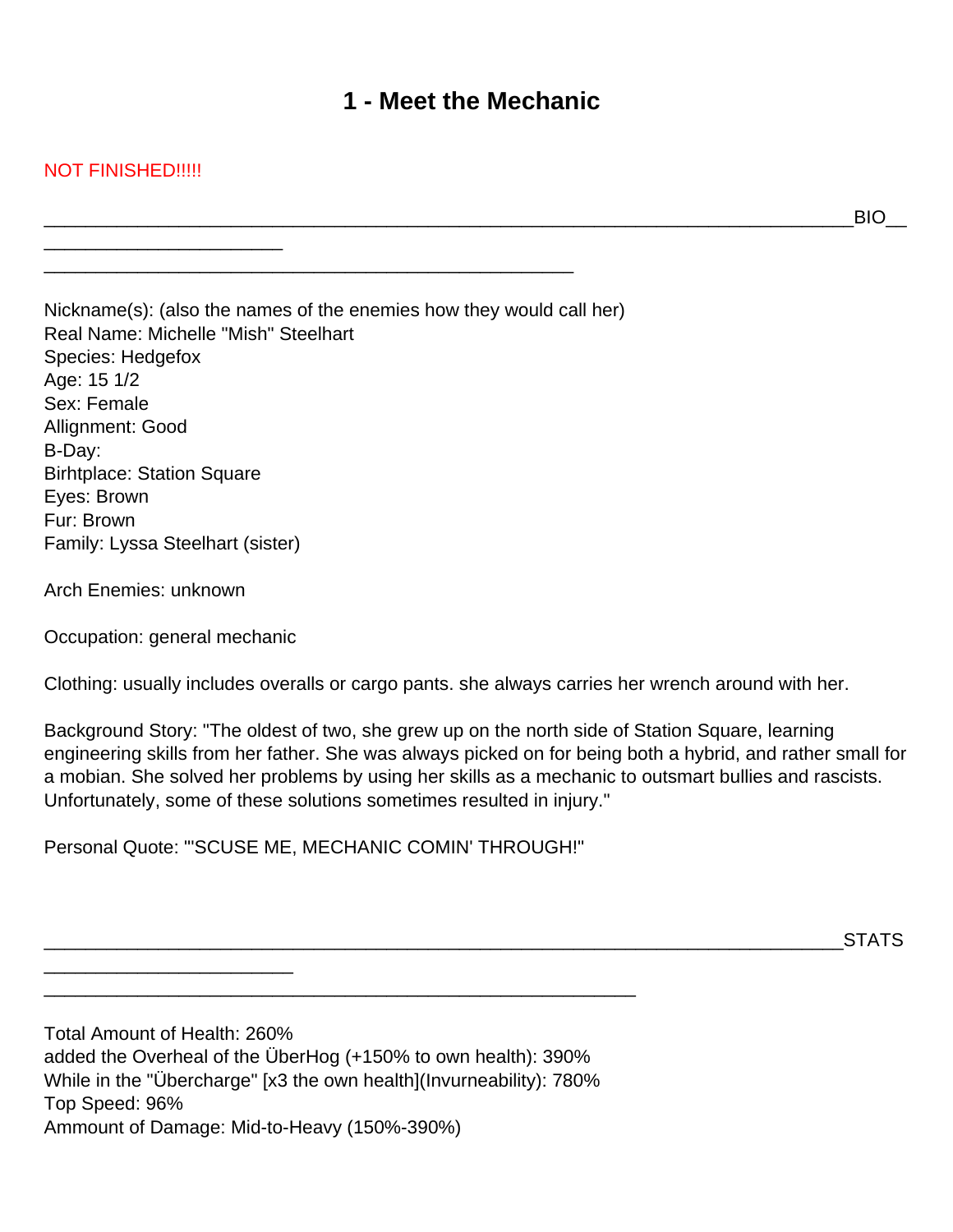Armory: Middle Mobility: middle Class: Support

other special abilities:

"Don't make me use this!!": can figure out how to use any machine or vehicle in two minutes or less. "OUCH, that had to hurt.": can throw things very far and with extreme accuracy (mostly her wrench) "gimme a minute!!": can disassemble machines to construct completely different machines out of the same parts. (she doesn't take all that long, either XD)

\_\_\_\_\_\_\_\_\_\_\_\_\_\_\_\_\_\_\_\_\_\_\_\_\_\_\_\_\_\_\_\_\_\_\_\_\_\_\_\_\_\_\_\_\_\_\_\_\_\_\_\_\_\_\_\_\_\_\_\_\_\_\_\_\_\_\_\_\_\_\_\_\_\_\_\_\_RESP

-Weaponary-Primary Weapon: Nailgun Secondary Weapon: Toolkit Melee Weapon: Wrench

ONSES\_\_\_\_\_\_\_\_\_\_\_\_\_\_\_\_\_\_\_\_

Weaponary Responses and taunts

**Nailgun** ------------------------------------------------------------

Stats:

(You have 15 Stars to give away in these fields for each weapon! Don't add more than 15!) Speed/Reloading time: Damage: Weight: Shooting Range: Ammo capacity: Special Effects:

Reason: (what does he have to do to do this taunt) Movement: (what body movement does he make to tick the enemy off)

\_\_\_\_\_\_\_\_\_\_\_\_\_\_\_\_\_\_\_\_\_\_\_\_\_\_\_\_\_\_\_\_\_\_\_\_\_\_\_\_\_\_\_\_\_\_\_\_\_\_\_\_\_\_\_\_\_

Advanced/humiliating Taunt: (even more humiliating taunt)

-----------------------

Speed/Reloading Time: Damage: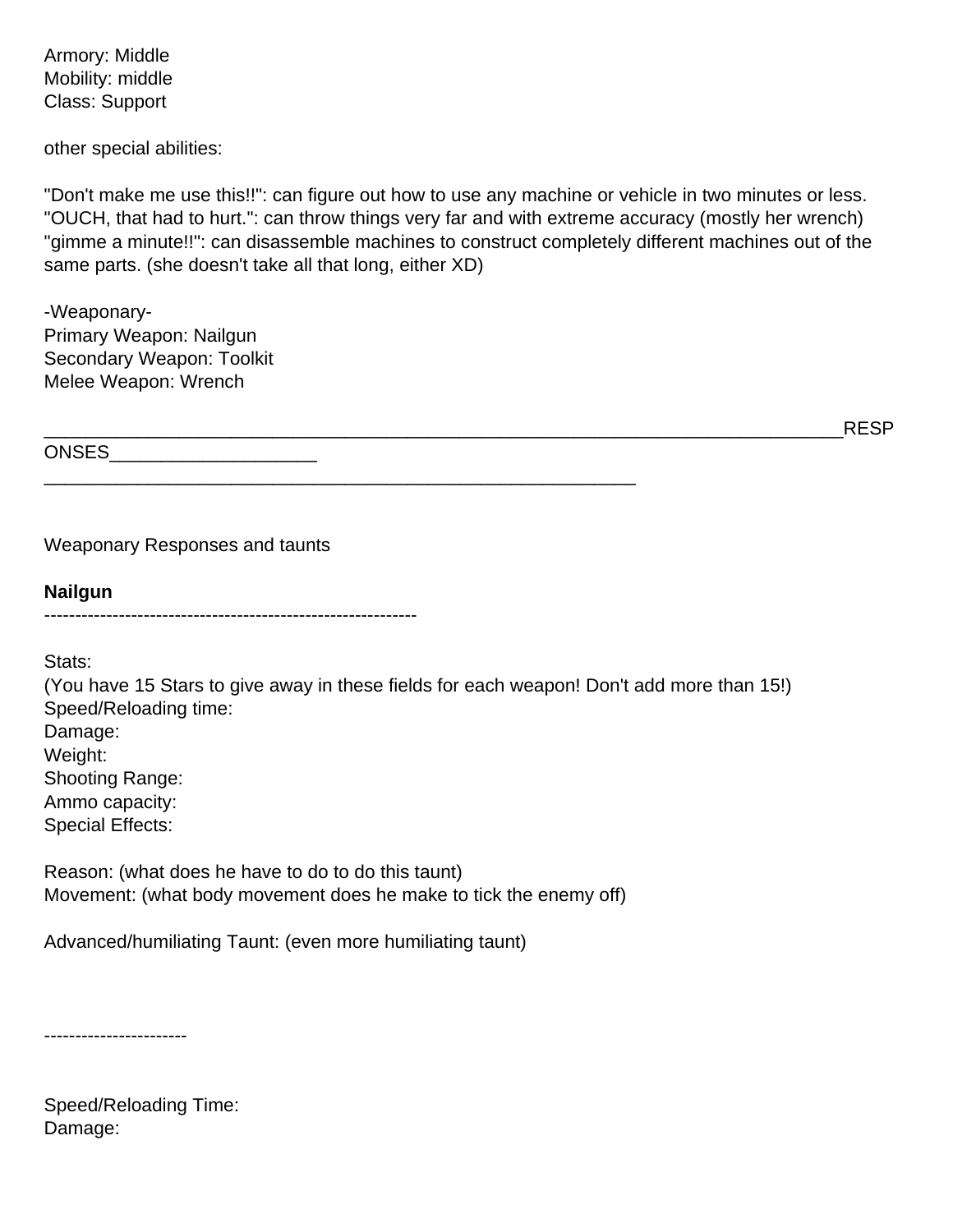Weight: **Shooting Range:** Ammo Capacity: **Special Effects:** 

Reason: Movement:

#### Wrench

-------------

Speed: \*\*\*\* Damage: \*\*\*\*\* Weight: \*.... Shooting Range: \*\*\*\*\* Ammo Capacity: ... Special Effects: ...

Reason: When she hits someone with her (thrown) wrench. Movement: \*points and laughs\* -"HAHA! epic OWN!!" -"WHAM!" -\*just keeps laughing\*

Quotes and other Reponses

**Taunting Lines** --------------

(you can make as many taunts as you want, also you can make a new Category in what has to be when she wants to say that)

Reason: after a Single Kill and keeps on killing:

 $\overline{a}$  $\overline{a}$  $\blacksquare$ 

Reason: after a Real Killing Spree and ongoing:

- $\overline{a}$
- $\overline{a}$
- $\overline{a}$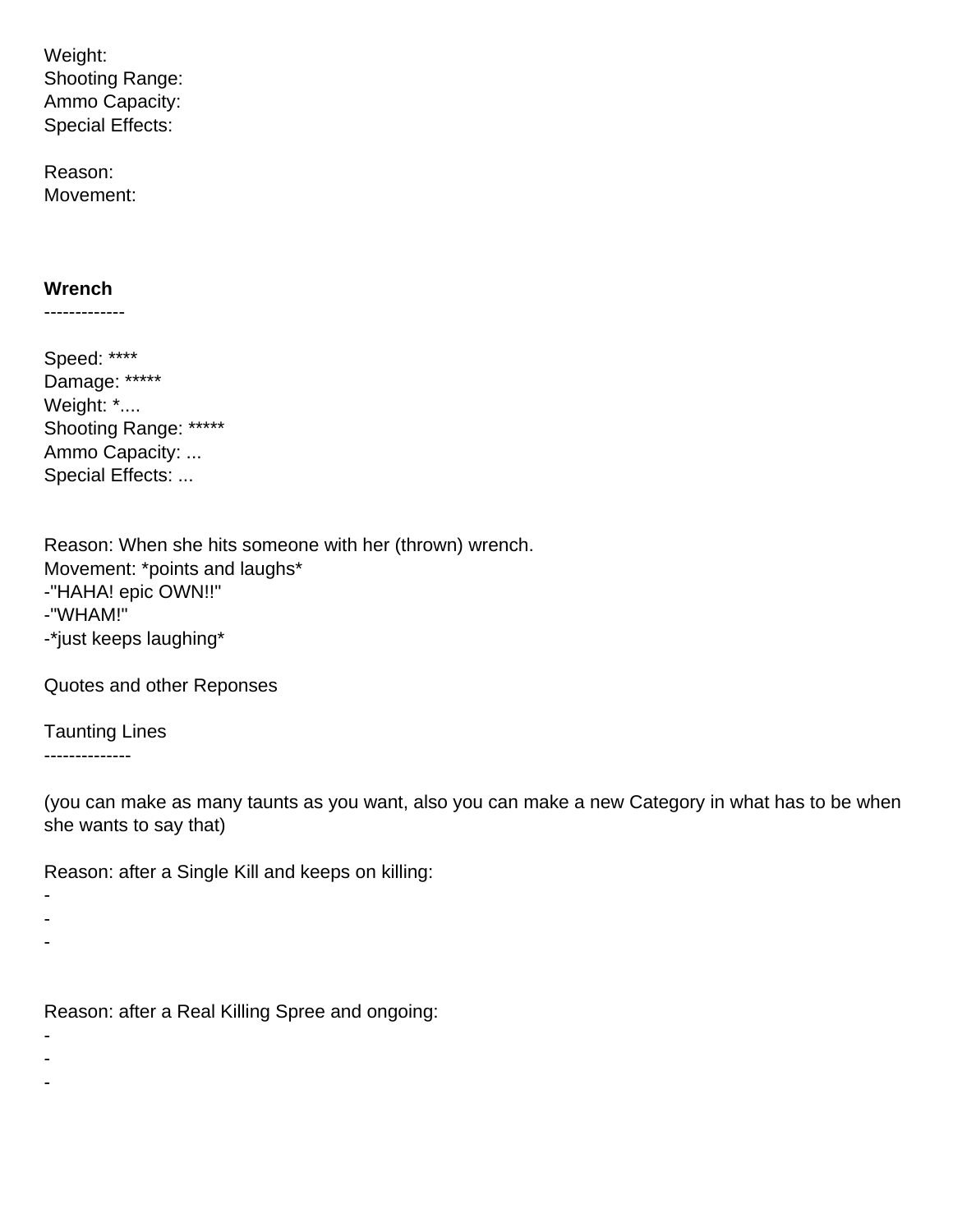Reason: After stealing something important from the Enemy and Runs of with it:

- -
- -
- 
- -

### Battle/Combat Begins Battlecry

- ------------------------------
- -
- -
- -
- 

#### Battle Win/short Before to win

- --------------------------------
- -
- -
- -
- 

### Battle loss/Short before to lose

--------------------------------

- -
- -
- -
- 

### Unassigned Responses

---------------------

- -
- -
- -
- 

## Person Specified Taunts (Only if you want to do it)

-----------------------

- 
- -
- -
- -

## Normal Responding:

# ------------------

Negative:

-